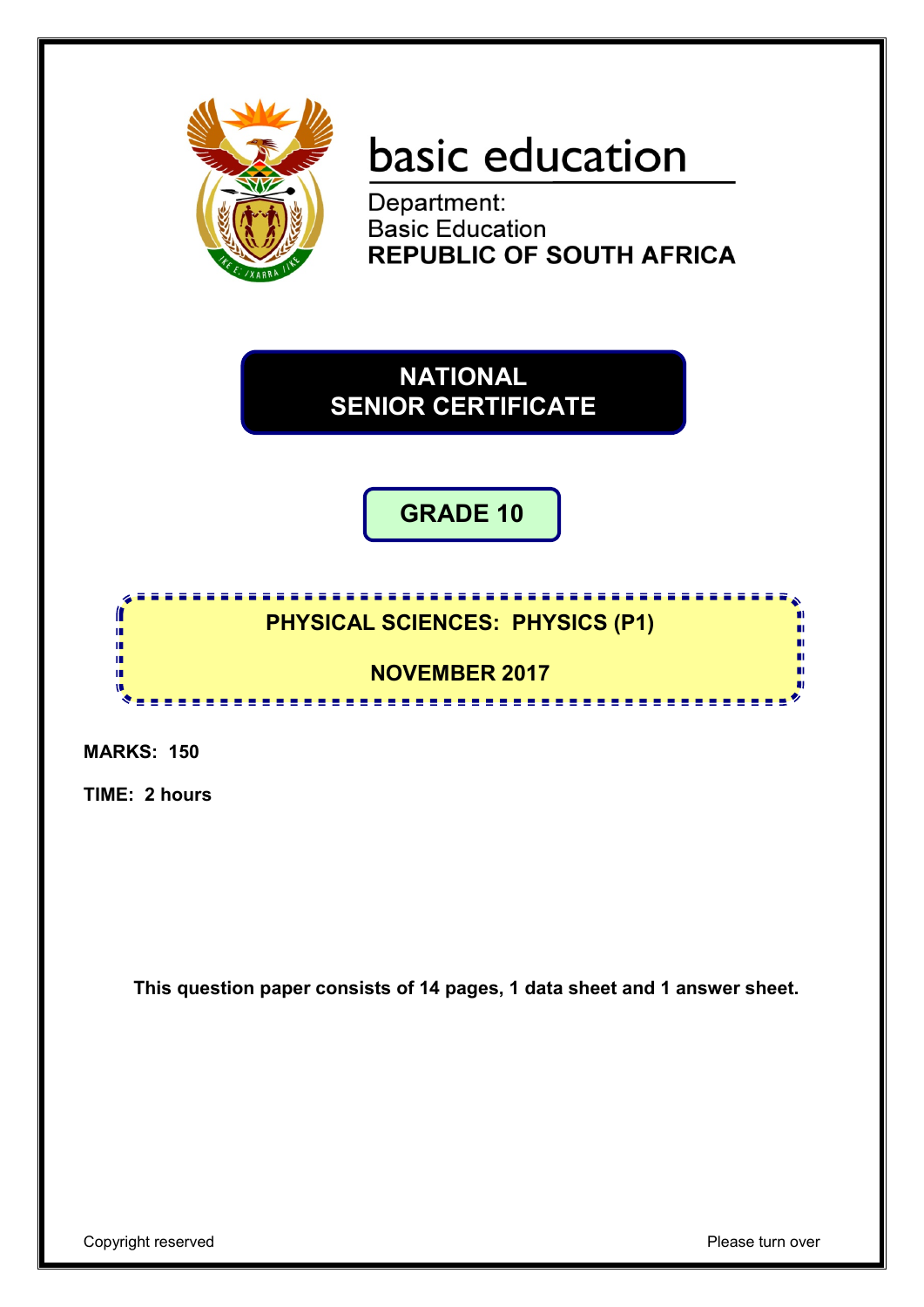#### **INSTRUCTIONS AND INFORMATION**

- 1. Write your name and class (for example 10A) in the appropriate spaces on the ANSWER BOOK.
- 2. This question paper consists of TEN questions. Answer ALL the questions in the ANSWER BOOK, except QUESTION 3.3 which has to be answered on the attached ANSWER SHEET.
- 3. Hand in the ANSWER SHEET together with the ANSWER BOOK.
- 4. Start EACH question on a NEW page in the ANSWER BOOK.
- 5. Number the answers correctly according to the numbering system used in this question paper.
- 6. Leave ONE line between two subquestions, for example between QUESTION 2.1 and QUESTION 2.2.
- 7. You may use a non-programmable calculator.
- 8. You may use appropriate mathematical instruments.
- 9. You are advised to use the attached DATA SHEET.
- 10. Show ALL formulae and substitutions in ALL calculations.
- 11. Round off your final numerical answers to a minimum of TWO decimal places.
- 12. Give brief motivations, discussions et cetera where required.
- 13. Write neatly and legibly.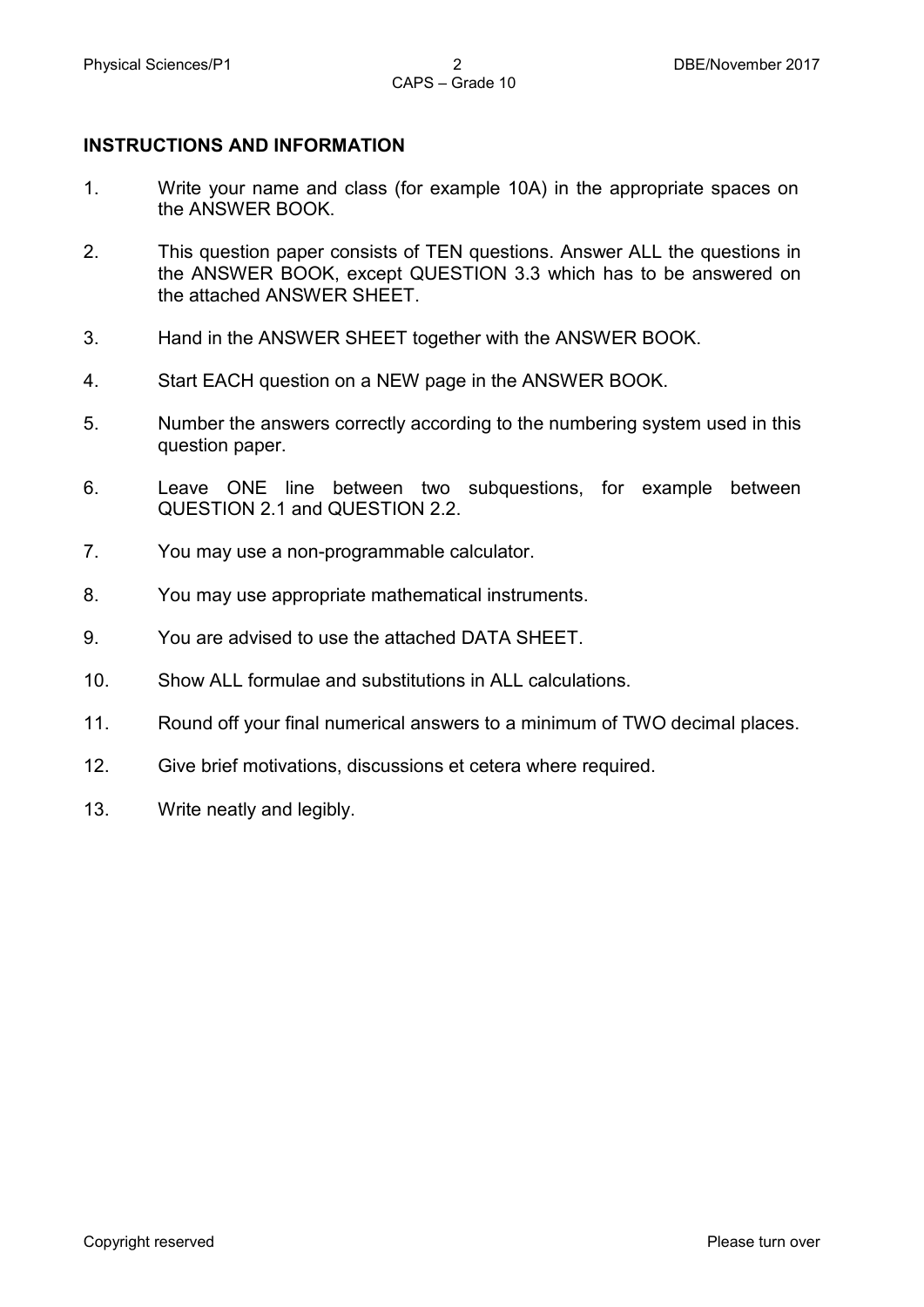#### **QUESTION 1: MULTIPLE-CHOICE QUESTIONS**

Various options are provided as possible answers to the following questions. Each question has only ONE correct answer. Choose the answer and write only the letter (A–D) next to the question number (1.1–1.10) in the ANSWER BOOK, for example 1.11 E.

- 1.1 Which ONE of the following pairs of physical quantities consists of one scalar and one vector quantity?
	- A Distance and speed
	- B Speed and acceleration
	- $\mathcal{C}$ Displacement and velocity
	- D<sub>1</sub> Velocity and acceleration (2)
- 1.2 A car is travelling at a constant velocity along a straight road. It then slows down uniformly. Which ONE of the velocity-time graphs below best represents the motion of the car?



1.3 Oil dripping from a truck at equal time intervals leaves the pattern below on the road.



If the truck is moving eastwards, which ONE of the combinations below best describes the speed of the truck during the intervals M to Q, Q to V and V to Z?

| <b>MTOQ</b>      | Q TO V           | V TO Z           |
|------------------|------------------|------------------|
| Decreases        | Remains constant | <b>Increases</b> |
| <b>Increases</b> | Remains constant | Decreases        |
| Remains constant | Increases        | Increases        |
| Increases        | Decreases        | Remains constant |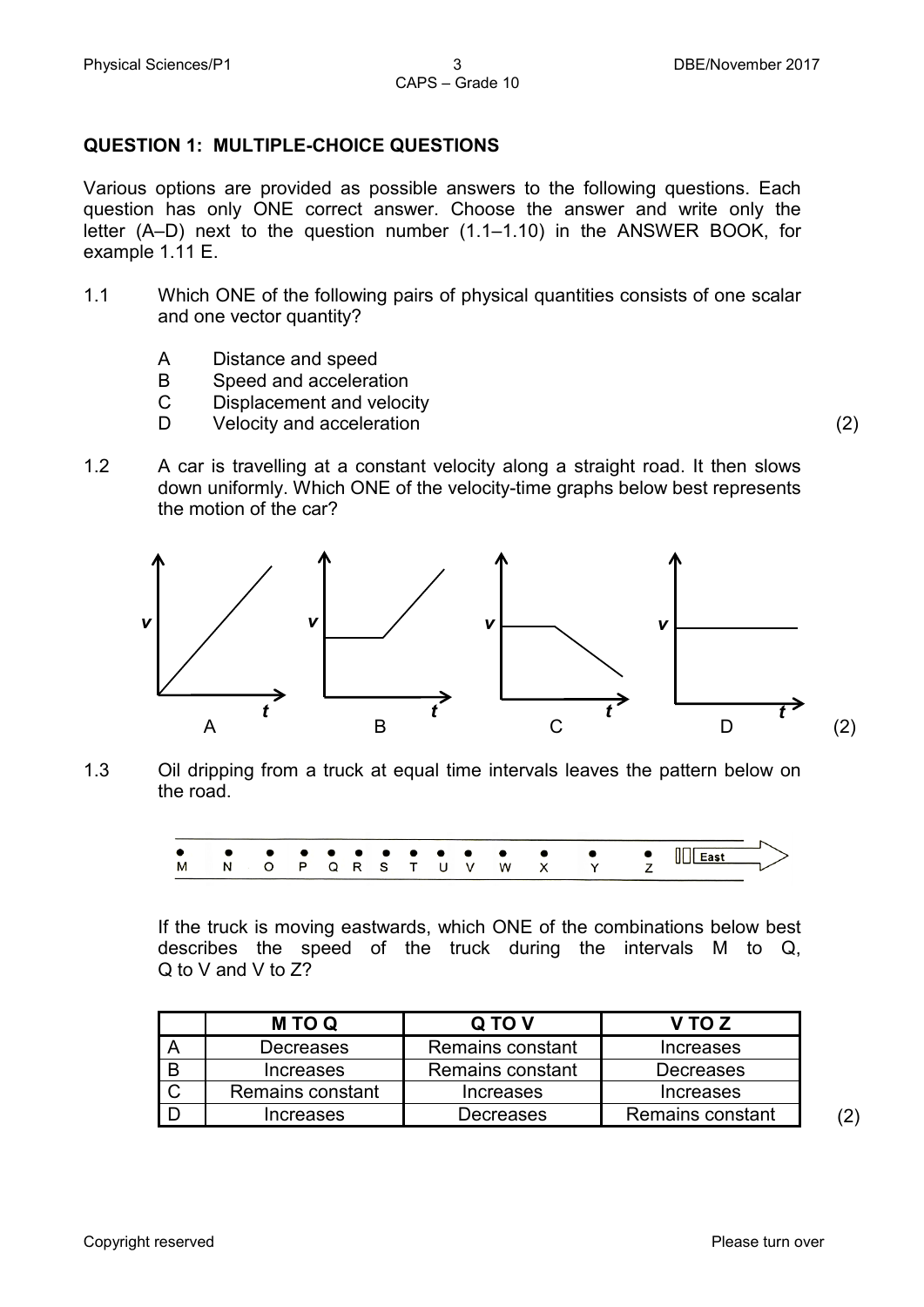- 1.4 A motorbike moving at a speed *v,* has a kinetic energy *E*. If the speed of the motorbike increases to *3v*, the kinetic energy will be …
	- A 3*E*
	- B ⅓*E*
	- $\overline{C}$ 6*E*
	- $\mathsf{D}$ 9*E* (2)
- 1.5 The SI unit for gravitational potential energy is …
	- A kg∙m∙s-1
	- B kg∙m∙s-2
	- $\mathcal{C}$ kg∙m<sup>2</sup>∙s<sup>-2</sup>
	- $\mathsf{D}$  $\overline{\text{ka}}$ ⋅m<sup>-1</sup>⋅s<sup>-1</sup>  $\cdot$ s<sup>-1</sup> (2)
- 1.6 The amplitude of a sound wave is increased without changing the frequency. How does this change affect the loudness and pitch of the sound?

| <b>LOUDNESS</b>  | <b>PITCH</b>     |
|------------------|------------------|
| Decreases        | <b>Decreases</b> |
| Decreases        | <b>Increases</b> |
| <b>Increases</b> | Unchanged        |
| <b>Increases</b> | <b>Increases</b> |

- 1.7 Which ONE of the combinations below is the CORRECT order of electromagnetic waves in INCREASING WAVELENGTHS?
	- A Gamma ray  $\rightarrow$  X-ray  $\rightarrow$  ultraviolet  $\rightarrow$  visible light  $\rightarrow$  infrared  $\rightarrow$ microwave
	- B Radio wave  $\rightarrow$  microwave  $\rightarrow$  infrared  $\rightarrow$  visible light $\rightarrow$  ultraviolet  $\rightarrow$ X- ray
	- C X-ray  $\rightarrow$  ultraviolet  $\rightarrow$  infrared  $\rightarrow$  visible light  $\rightarrow$  radio wave  $\rightarrow$ microwave
	- D Gamma ray  $\rightarrow$  X-ray  $\rightarrow$  visible light  $\rightarrow$  ultraviolet  $\rightarrow$  infrared  $\rightarrow$ microwave (2)
- 1.8 The force between two magnets decreases when …
	- A two like poles come closer together.
	- B two unlike poles come closer together.
	- $\mathcal{C}$ the distance between them increases.
	- D<sub>1</sub> the distance between them decreases. (2)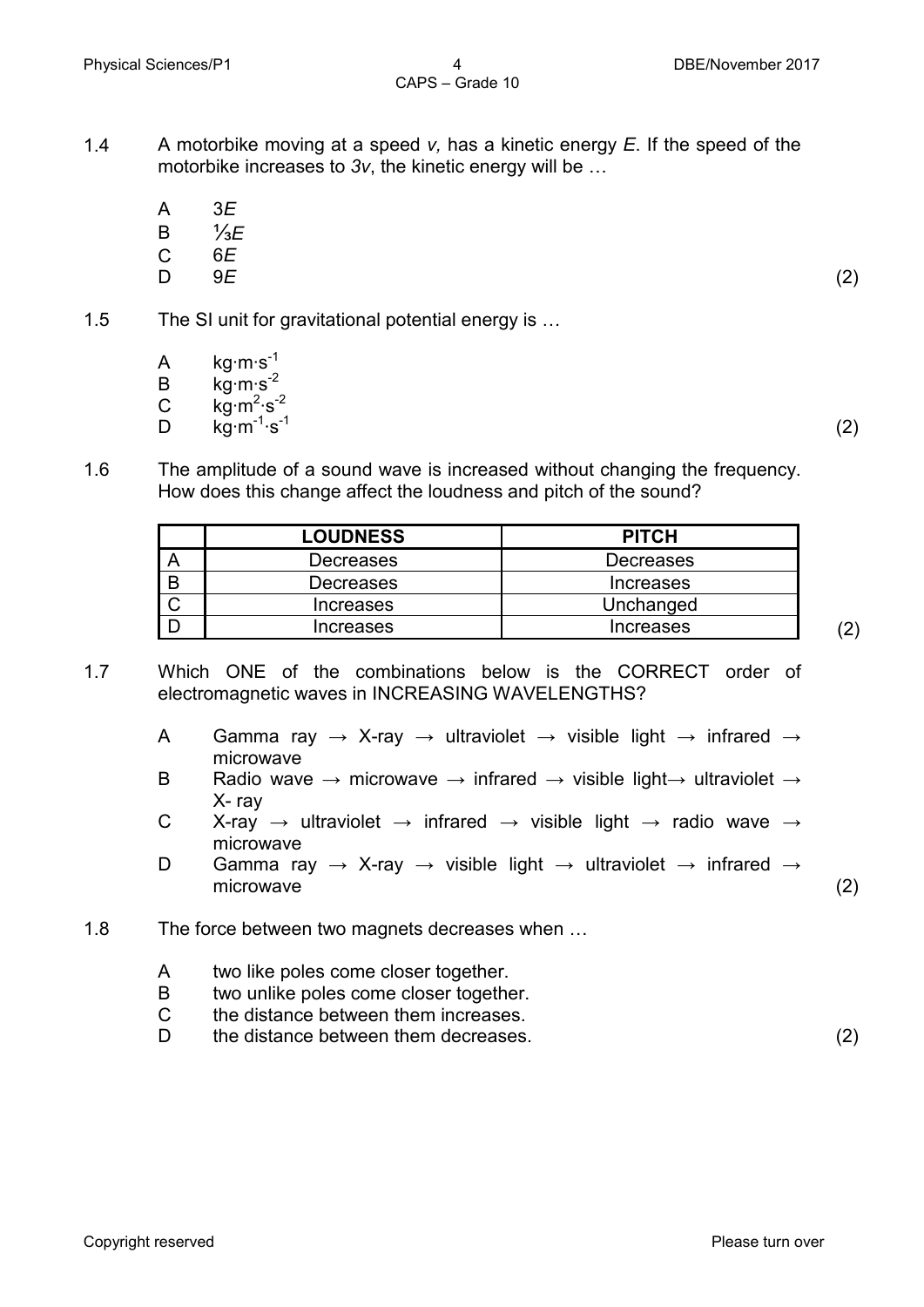- 1.9 Two identical spheres, X and Y, on insulated stands, carry charges of  $3 \mu C$ and -5 µC respectively. The spheres are brought into contact with each other and returned to their original positions. The charge on EACH sphere after contact is …
	- A 8 µC
	- B  $-4$   $\mu$ C
	- C  $-2 \mu C$ <br> $-1 \mu C$
	- D  $-1 \, \mu C$  (2)

**[20]**

- 1.10 The energy transferred per unit electric charge in a circuit is …
	- A current.
	- B charge.
	- C power.
	- D potential difference. (2)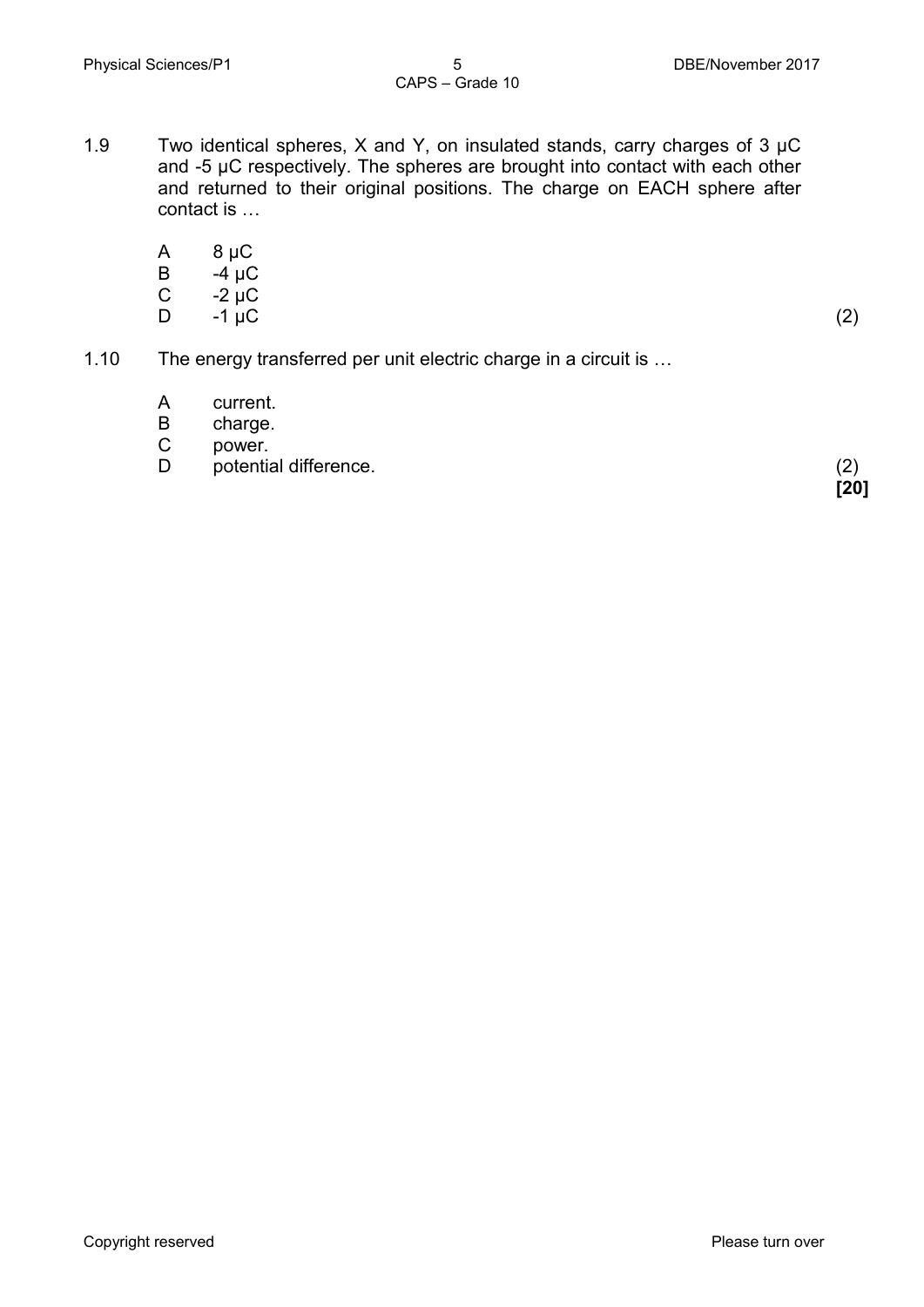#### **QUESTION 2 (Start on a new page.)**

A brother and sister walk home from school. After walking 500 m eastwards, the brother realises that he has left a book at school and he returns to school. His sister continues walking another 800 m to their home. She arrives home 30 minutes after leaving school.



- 2.1 Define the term *average speed.* (2)
- 2.2 Calculate the average speed of the girl from the school to her home. (4)
- 2.3 Use a vector scale diagram and represent the displacement of the boy from the time he realised he left his book at school until he reached home. Include ALL relevant information in the diagram.

Use scale 1 cm = 100 m for the diagram. (3)

2.4 If the average speed of the boy is the same as that of the girl, calculate how long it would take the boy to reach home from the time they both left the school together. (4)

**[13]**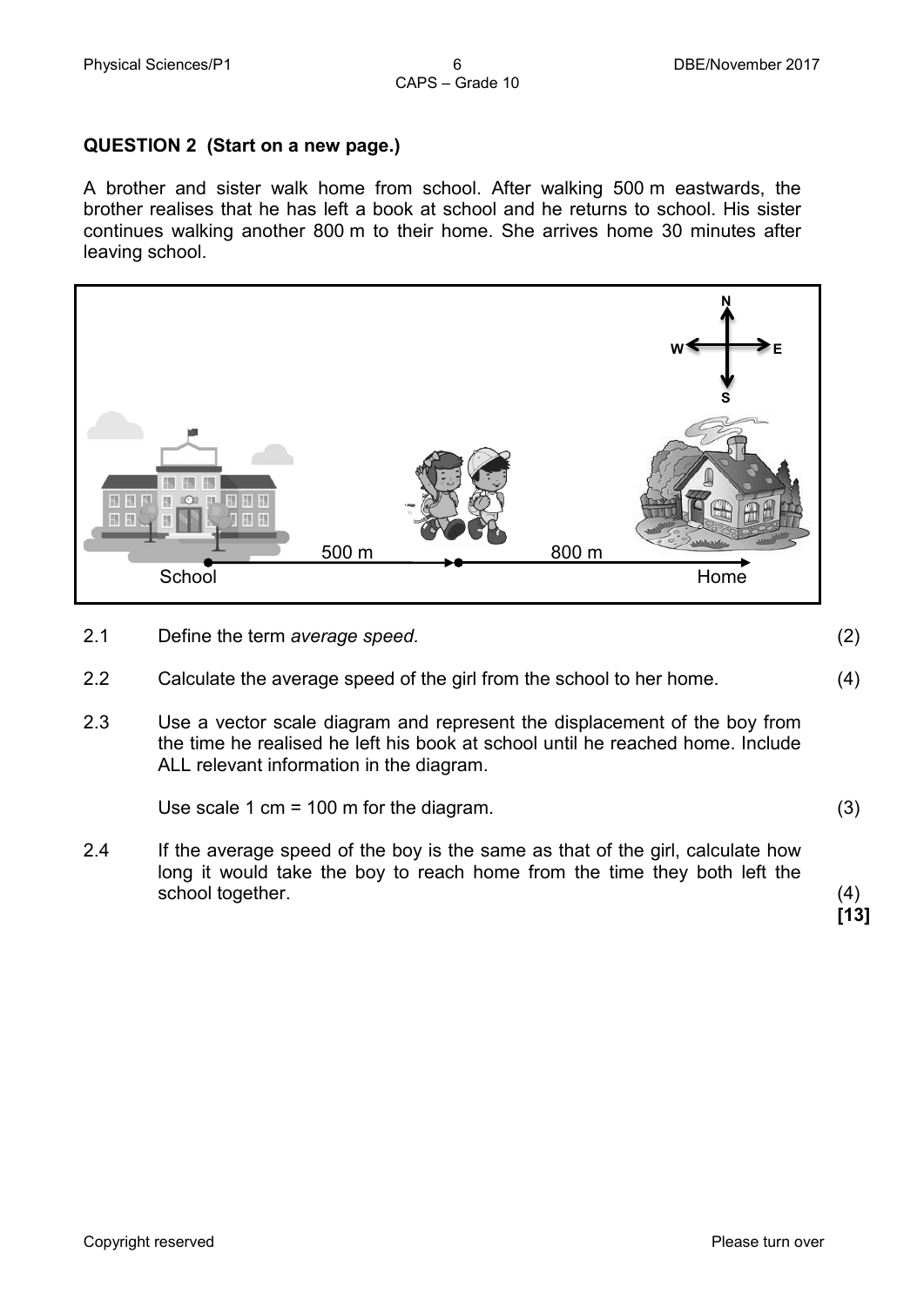#### **QUESTION 3 (Start on a new page.)**

The engineers at a car company conduct various tests on their cars. During one of the tests they measure the change in position during equal time intervals. The results obtained are recorded in the table below.

| TIME (s) | <b>POSITION (m)</b> |
|----------|---------------------|
|          |                     |
|          |                     |
|          | 10                  |
|          | 15                  |
|          | 20                  |

| 3.1 | Give the correct term for change of position per unit time.                                                                         |                      | (1)        |
|-----|-------------------------------------------------------------------------------------------------------------------------------------|----------------------|------------|
| 3.2 | For this test, write down the:                                                                                                      |                      |            |
|     | 3.2.1                                                                                                                               | Independent variable | (1)        |
|     | 3.2.2                                                                                                                               | Dependent variable   | (1)        |
| 3.3 | Use the information in the table above and draw an accurate position-time<br>graph on the graph paper on the attached ANSWER SHEET. |                      | (5)        |
| 3.4 | Calculate the gradient of the graph.                                                                                                |                      | (4)        |
| 3.5 | Draw (NOT to scale) a corresponding velocity-time graph for the motion of the<br>car. Labels the axes.                              |                      | (2)        |
| 3.6 | Hence, deduce the magnitude of the acceleration of the car.                                                                         |                      | (2)<br>161 |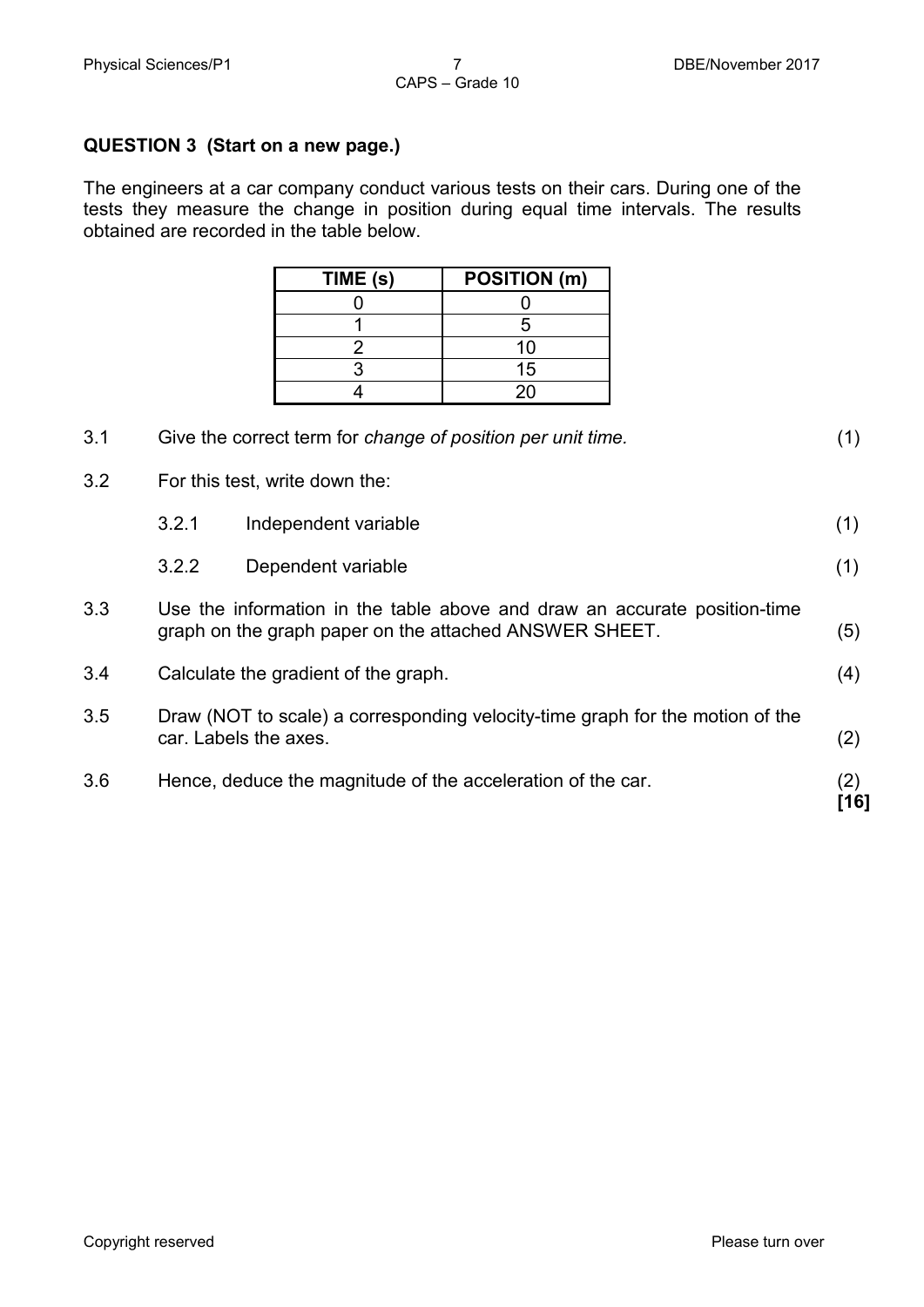#### **QUESTION 4 (Start on a new page.)**

A car accelerates from rest at 15 m⋅s<sup>-2</sup> for 2 s on a horizontal road.

4.1 Define the term *acceleration.* (2)

CAPS – Grade 10

- 4.2 Calculate the:
	- 4.2.1 Distance covered by the car (3)
	- 4.2.2 Velocity of the car (3)

While travelling at a constant velocity of 108 km⋅h<sup>-1</sup>, the driver of a car notices a sign warning motorists to keep a safe 2-second following distance*.* At that instant the car is 80 m behind a truck that is travelling at a constant velocity of 90 km⋅h<sup>-1</sup>.



| 4.3 | Explain the meaning of a safe 2-second following distance.       | (2) |
|-----|------------------------------------------------------------------|-----|
| 4.4 | Calculate the safe 2-second following distance behind the truck. | (6) |

4.5 Calculate how long it will take the motorist to get to a safe 2-second following distance behind the truck. (5) **[21]**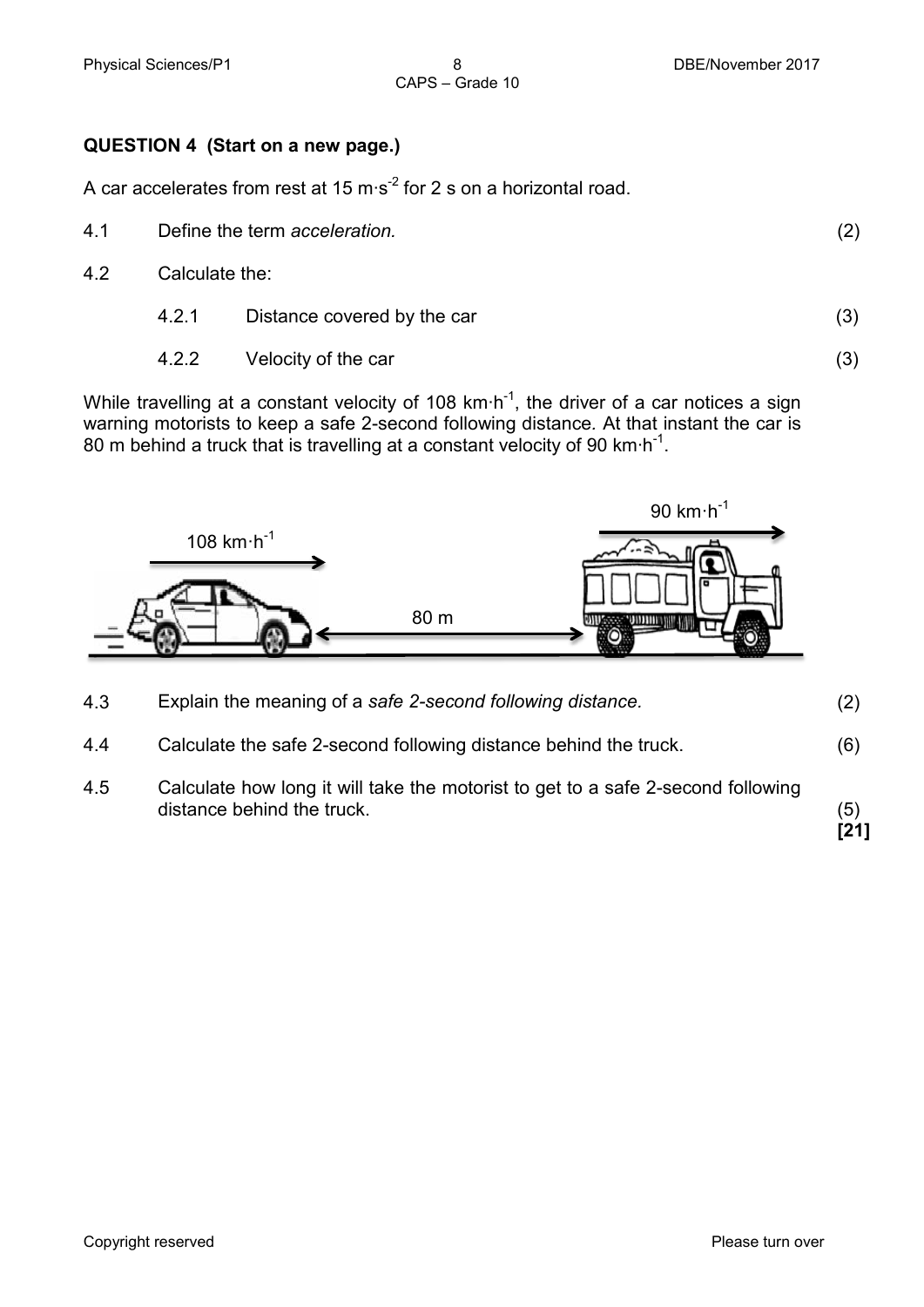#### **QUESTION 5 (Start on a new page.)**

A lift takes a man to a sky bridge, which is 100 m above the ground, as shown below. He makes a bungee jump from the sky bridge. Ignore the effects of air resistance.



[Source: myjozi.co.za]

- 5.1 Define the term *kinetic energy.* (2)
- 5.2 The man and his gear have a mass of 72 kg. Calculate the gravitational potential energy of the man just before he jumps from the sky bridge. (3)
- 5.3 State the *law of conservation of mechanical energy.* (2)
- 5.4 Use the law in QUESTION 5.3 to calculate the velocity of the man at a height of 50 m above the ground. (5)
- 5.5 Draw a graph of  $E_p$  versus  $E_k$  for the motion of the man from the instant he jumps until he reaches the ground. (3)

**[15]**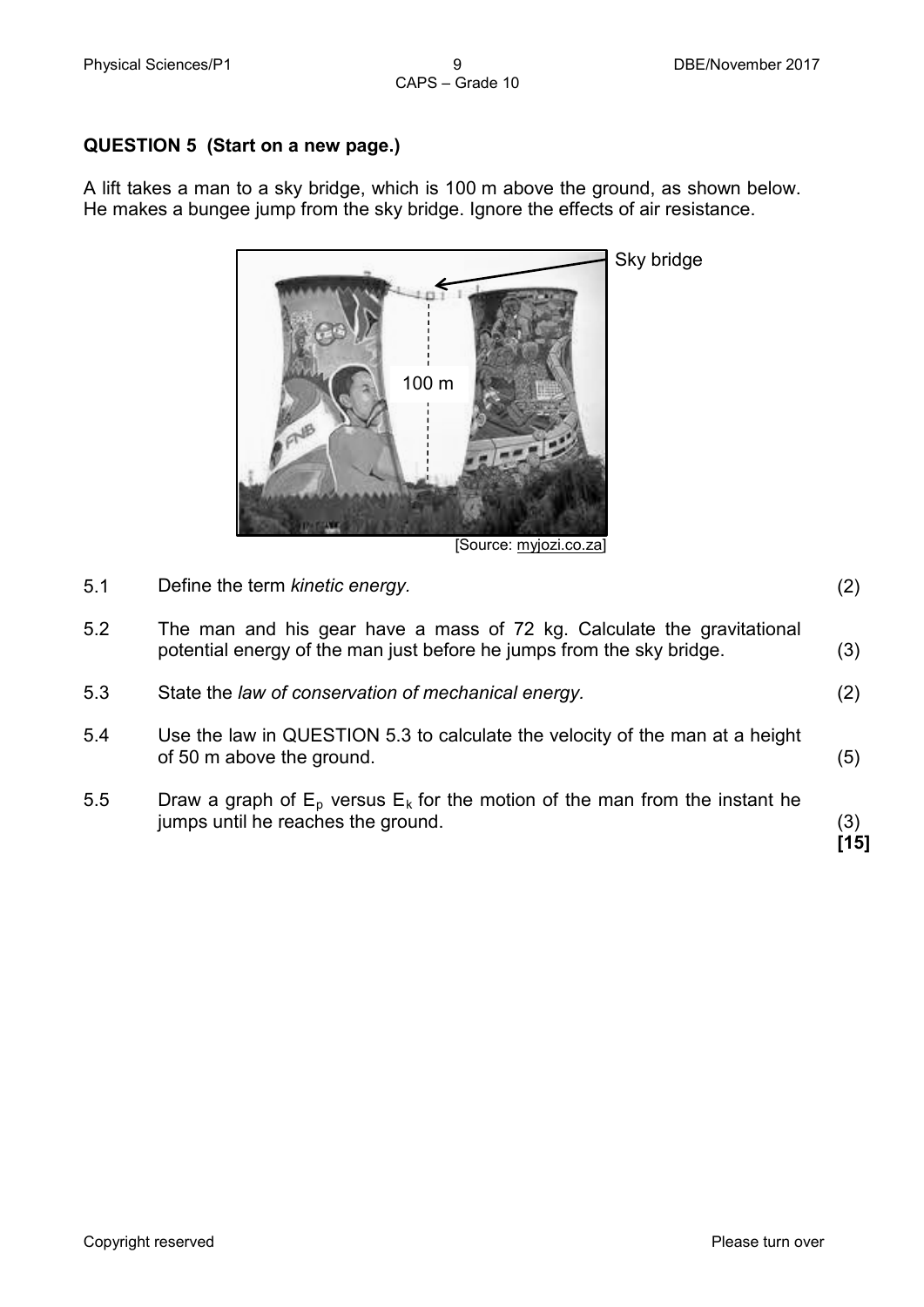#### **QUESTION 6 (Start on a new page.)**

Two girls, standing at opposite ends of a rope, each makes a pulse of the same speed. Pulse **A**, with an amplitude of 4 cm, moves to the right and pulse **B**, with an amplitude of -6 cm, moves to the left. The pulses meet at point **C**.

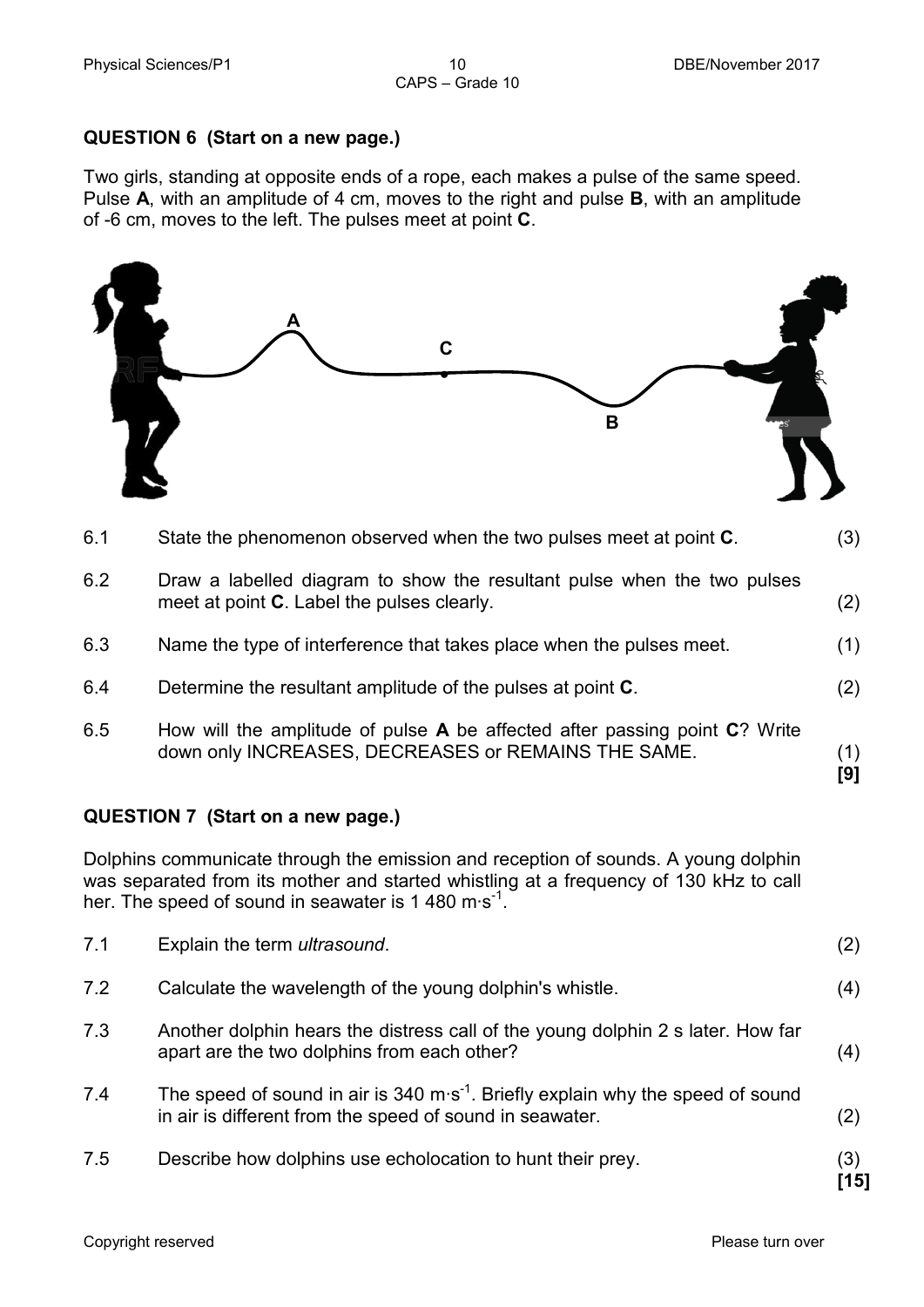#### **QUESTION 8 (Start on a new page.)**

Consider a laser pointer and cellphone, as shown below.

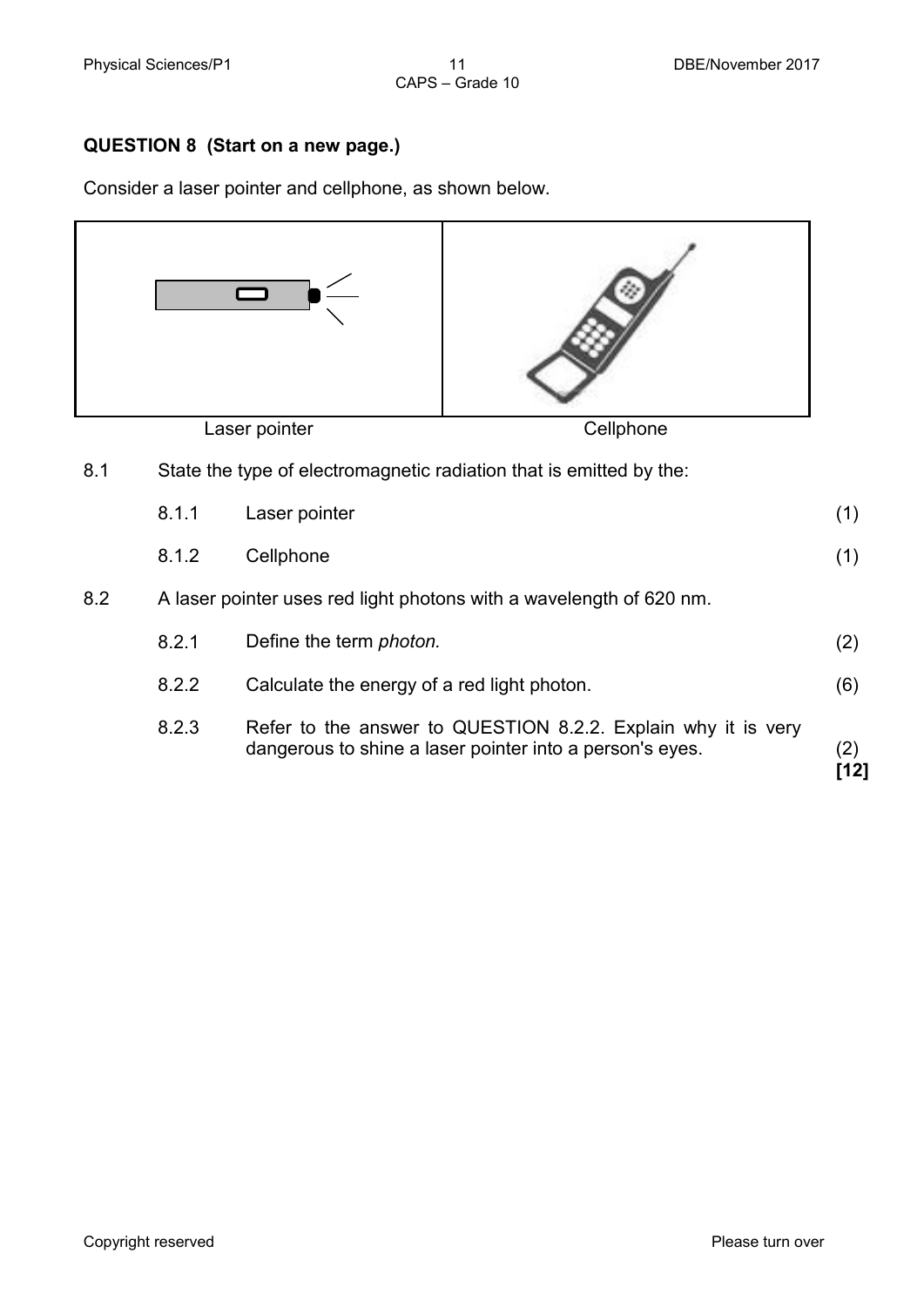#### **QUESTION 9 (Start on a new page.)**

Two magnets are placed so that their north poles face each other.



9.1 Explain the term *magnetic field.* (2)

- 9.2 Draw the magnetic field pattern between the two north poles of the magnets. (3)
- 9.3 The graph below shows how the magnetic force varies with distance between the magnets.



- 9.3.1 What is the mathematical relationship between magnetic force and distance between the two magnets? (1)
- 9.3.2 What is the magnitude of the magnetic force between the two magnets when they are 4 cm apart? (1)
- 9.3.3 How far apart must the magnets be to experience a force of 0.05 N?  $0,05 \, \text{N?}$  (1)

**[8]**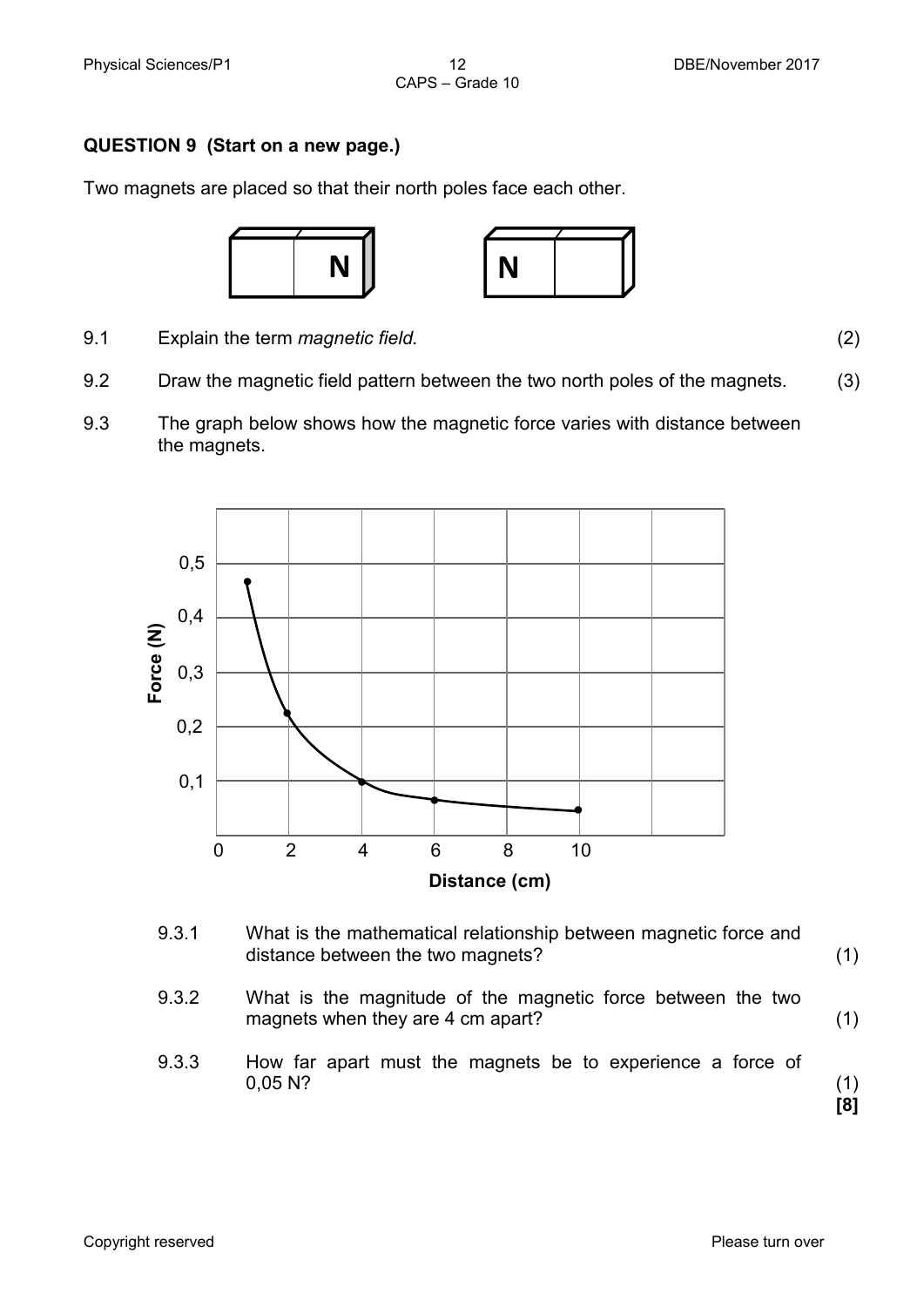#### **QUESTION 10 (Start on a new page.)**

A neutral plastic ruler becomes charged when it is rubbed with a woollen cloth. After rubbing, the ruler has a charge of  $-3,5 \times 10^{-15}$  C.

| 10.1 | Distinguish between a neutral object and a charged object. | (2) |
|------|------------------------------------------------------------|-----|
|      |                                                            |     |

10.2 Does the ruler GAIN or LOSE electrons? (1)

**[10]**

- 10.3 Calculate the number of electrons transferred during the process of rubbing. (3)
- 10.4 The charged ruler is now brought closer to pieces of paper. The pieces of paper are attracted to the ruler, as shown below.

$$
\begin{array}{c|c}\n & \text{rule} \\
\hline\n & \rightarrow & \rightarrow & \rightarrow \\
\hline\n & \rightarrow & \rightarrow & \text{paper} \\
\hline\n & \rightarrow & \rightarrow & \text{paper}\n\end{array}
$$

10.4.1 Explain why the pieces of paper are attracted to the ruler. (3)

10.4.2 Name ONE application of electrostatics in our daily lives. (1)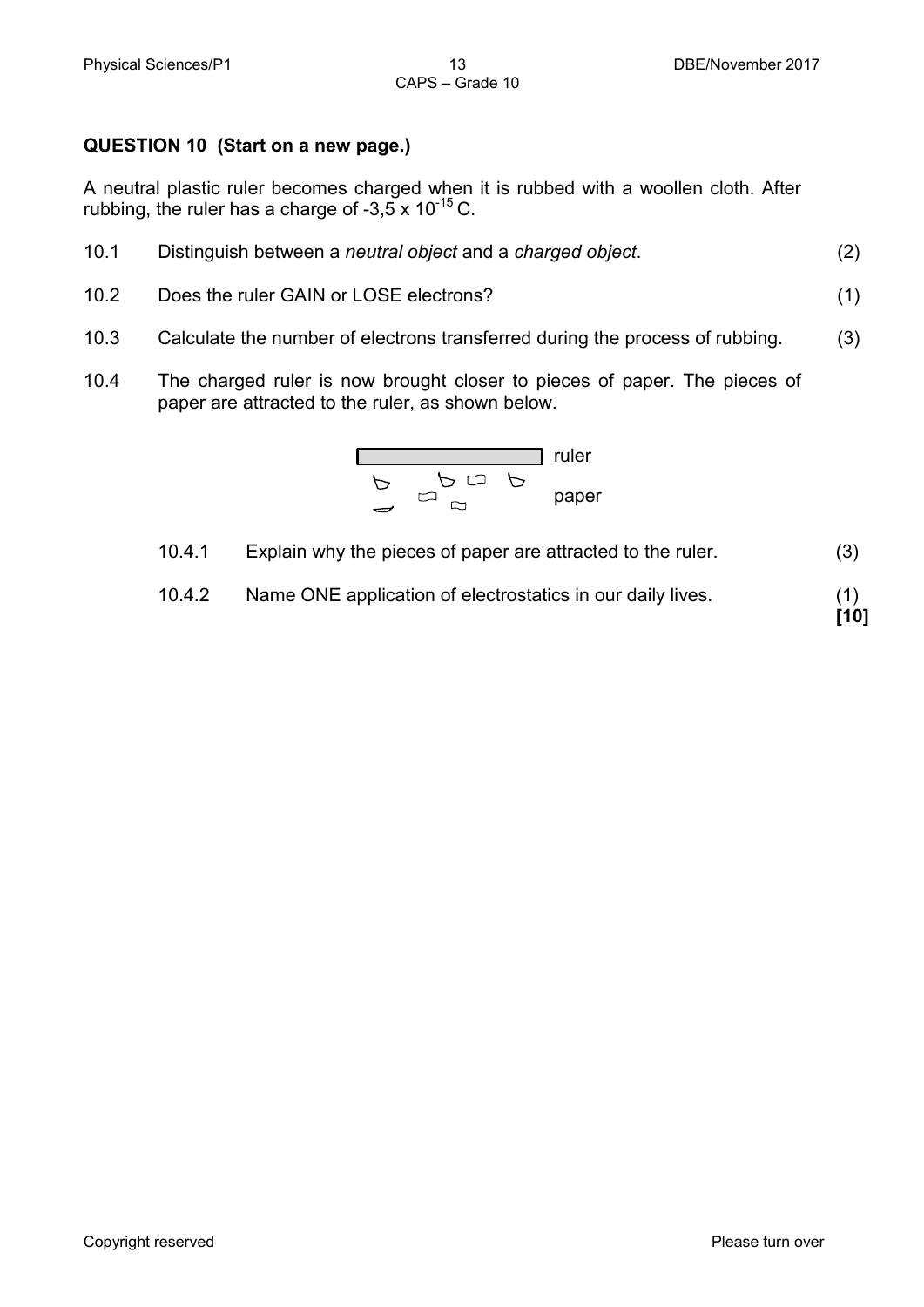## CAPS – Grade 10

#### **QUESTION 11 (Start on a new page.)**

Refer to Circuits A and B below and answer the questions that follow.



11.3 Consider Circuit B.

|  | 11.3.1 | Write down the reading on $A_2$ . |  |
|--|--------|-----------------------------------|--|
|--|--------|-----------------------------------|--|

- 11.3.2 Calculate the reading on  $V_1$ . (3)
- 11.4 If a third resistor (1,5  $\Omega$ ) is placed in parallel with the existing resistors in Circuit A, would the total current in the circuit INCREASE, DECREASE or REMAIN THE SAME? Explain the answer. (3)

**[11]**

**TOTAL: 150**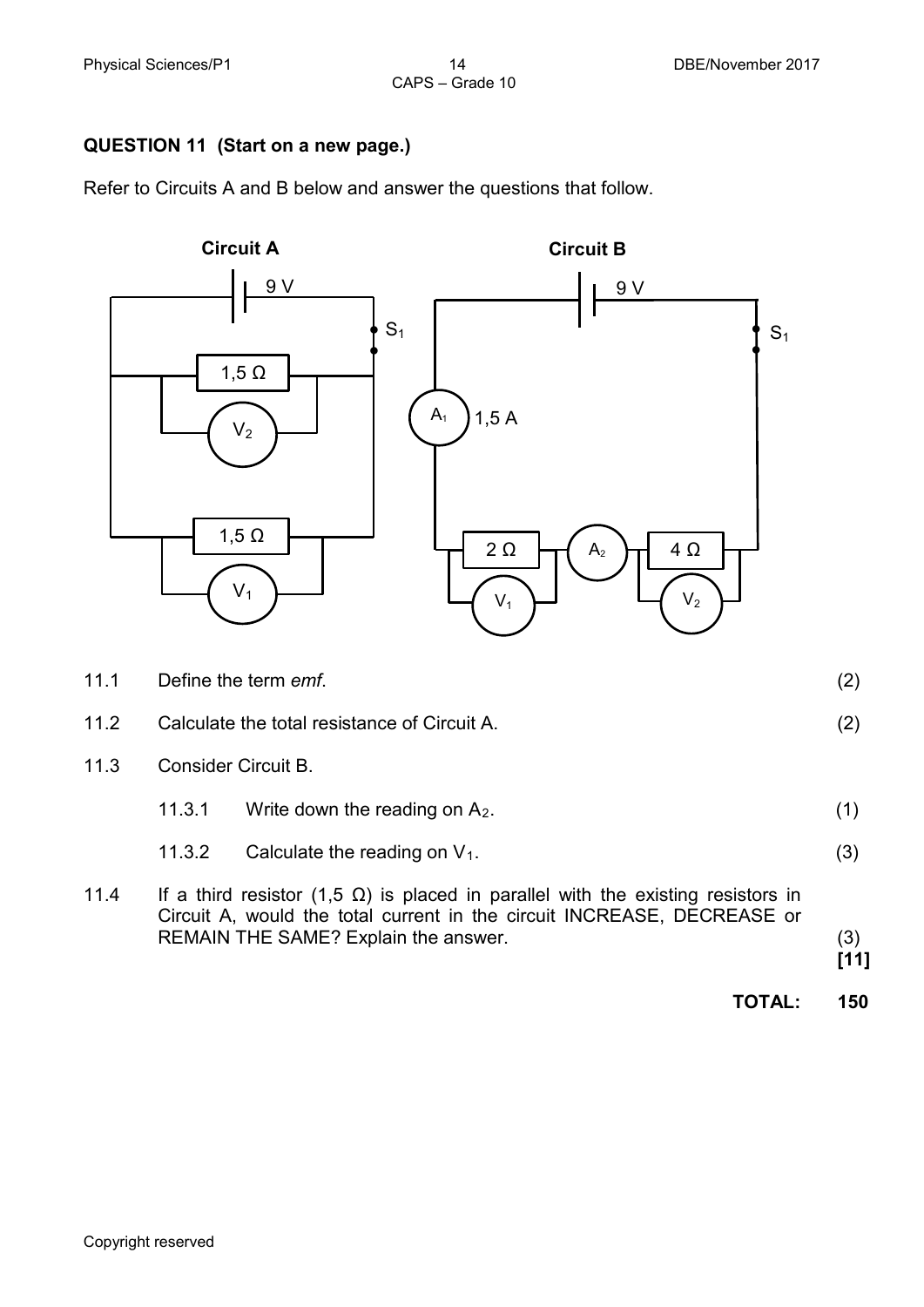#### **DATA FOR PHYSICAL SCIENCES GRADE 10 PAPER 1 (PHYSICS)** *GEGEWENS VIR FISIESE WETENSKAPPE GRAAD 10 VRAESTEL 1 (FISIKA)*

#### **TABLE 1: PHYSICAL CONSTANTS/***TABEL 1: FISIESE KONSTANTES*

| <b>NAME/NAAM</b>                                         | <b>SYMBOL/SIMBOOL</b> | <b>VALUE/WAARDE</b>                 |
|----------------------------------------------------------|-----------------------|-------------------------------------|
| Acceleration due to gravity<br>Swaartekragversnelling    | g                     | $9.8 \text{ m} \cdot \text{s}^{-2}$ |
| Speed of light in a vacuum<br>Spoed van lig in 'n vakuum | С                     | $3.0 \times 10^8$ m s <sup>-1</sup> |
| <b>Planck's constant</b><br>Planck se konstante          | h                     | 6,63 x $10^{-34}$ J s               |
| Charge on electron<br>Lading op elektron                 | e                     | $-1,6 \times 10^{-19}$ C            |
| Electron mass<br>Elektronmassa                           | m <sub>e</sub>        | 9,11 x $10^{-31}$ kg                |

#### **TABLE 2: FORMULAE/***TABEL 2: FORMULES*

#### **MOTION/***BEWEGING*

| $V_f = V_i + a \Delta t$     | $\Delta x = v_i \Delta t + \frac{1}{2} a \Delta t^2$   |
|------------------------------|--------------------------------------------------------|
| $v_f^2 = v_i^2 + 2a\Delta x$ | $\Delta x = \left(\frac{v_f + v_i}{2}\right) \Delta t$ |

#### **WORK, ENERGY AND POWER/***ARBEID, ENERGIE EN DRYWING*

| $U = mgh$ or/of $E_p = mgh$             | $K = \frac{1}{2}mv^2$ or/of $E_k = \frac{1}{2}mv^2$ |
|-----------------------------------------|-----------------------------------------------------|
| $E_M = E_k + E_p$ . or/of $E_M = K + U$ |                                                     |

#### **WAVES, SOUND AND LIGHT/***GOLWE, KLANK EN LIG*

| $v = f \lambda$                          |  |
|------------------------------------------|--|
| $E = hf$ or/of $E = h \frac{U}{\lambda}$ |  |

#### **ELECTROSTATICS/***ELEKTROSTATIKA*

| - 11 |                       |  |
|------|-----------------------|--|
|      | $n -$<br>$\cdots$ $-$ |  |

#### **ELECTRIC CIRCUITS/***ELEKTRIESE STROOMBANE*

| $Q = I \Delta t$     | $- =$ $\frac{1}{R_1} + \frac{1}{R_2} + $<br>$R_{p}$ |
|----------------------|-----------------------------------------------------|
| $R_s = R_1 + R_2 + $ | W<br>a                                              |

Copyright reserved